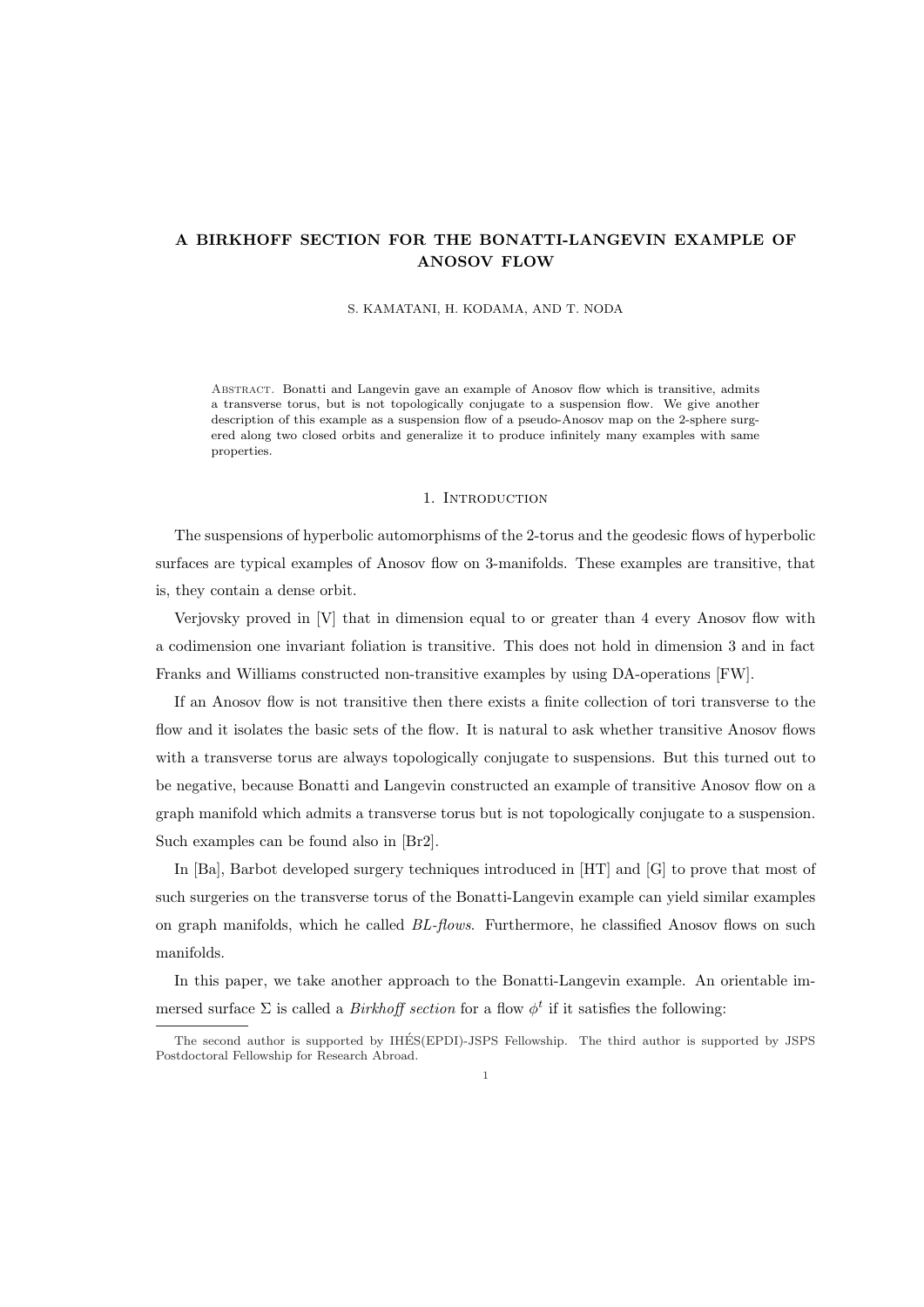- (1) the interior IntΣ is an embedded surface transverse to  $\phi^t$  and the boundary  $\partial \Sigma$  consists of closed orbits of  $\phi^t$ ,
- (2) there is a  $t_0 > 0$  such that every orbit meets  $\Sigma$  in any time interval of length  $t_0$ .

In [F], Fried has proved that every transitive Anosov flow admits a Birkhoff section.

Let  $\phi^t$  be a transitive Anosov flow and  $\Sigma$  a Birkhoff section for  $\phi^t$ , which is a compact surface with non-empty boundary. We define Σ*<sup>∗</sup>* to be a closed surface obtained from Σ by collapsing each boundary component to a point. Then the flow  $\phi^t$  naturally induces a first return map  $f^* \colon \Sigma^* \to$  $\Sigma^*$ . The map  $f^*$  satisfies Anosov properties except for a finite number of points  $p_1, \ldots, p_k \in \Sigma^*$ and the restrictions of the invariant foliations  $\mathcal{F}^u$  and  $\mathcal{F}^s$  to  $\Sigma^*$  induce singular foliations  $F^u$  and *F s* respectively. Such a map is called a *pseudo-Anosov map*. Conversely, the given Anosov flow  $\phi^t$  can be retrieved from the suspension flow of this pseudo-Anosov map  $f^* \colon \Sigma^* \to \Sigma^*$  by Dehn surgeries on the closed orbits corresponding to the singular points.

Since the Bonatti-Langevin example is transitive, it has a Birkhoff section. We describe a specific one and determine the first return map:

**Theorem 1.1.** *The Bonatti-Langevin example admits a Birkhoff section of genus 0 and with 4 singularities and the pseudo-Anosov map defined by the first return map has a branched covering by a hyperbolic automorphism of the 2-torus, which is represented by*  $\begin{pmatrix} 5 & -2 \\ -2 & 1 \end{pmatrix}$ 

On the other hand, the Bonatti-Langevin example admits a transverse torus which is not a global section. We further investigate the relation between the Birkhoff section and the transverse torus to produce an infinite family of examples with same properties.

The authors would like to express their gratitude to Professor Takashi Tsuboi for his useful advice.

### 2. The Bonatti-Langevin example

In this section, we review the Bonatti-Langevin example of Anosov flow. For the precise description, see [BL].

We first construct the underlying 3-manifold  $M$ . In the following,  $S<sup>1</sup>$  is considered as a circle  $\mathbb{R}/4\mathbb{Z}$ . Define  $\overline{M}$ , a manifold with boundary, as  $\overline{M} = (\mathbb{R} \times [-1,1] \setminus \bigcup_{i \in \mathbb{Z}} D((2i,0), \frac{1}{4})) \times S^1$  with coordinates  $(x, y, \theta)$ . Let  $M_0 = \overline{M}/\langle \Phi \rangle$  be the quotient space of  $\overline{M}$  by the action generated by  $\Phi(x, y, \theta) = (x + 2, -y, -\theta)$ . Then  $M_0$  is topologically a non-trivial  $S^1$ -bundle over projective plane with two holes. Let  $T_1$  be the boundary component corresponding to  $\{|y|=1\}$  and  $T_2$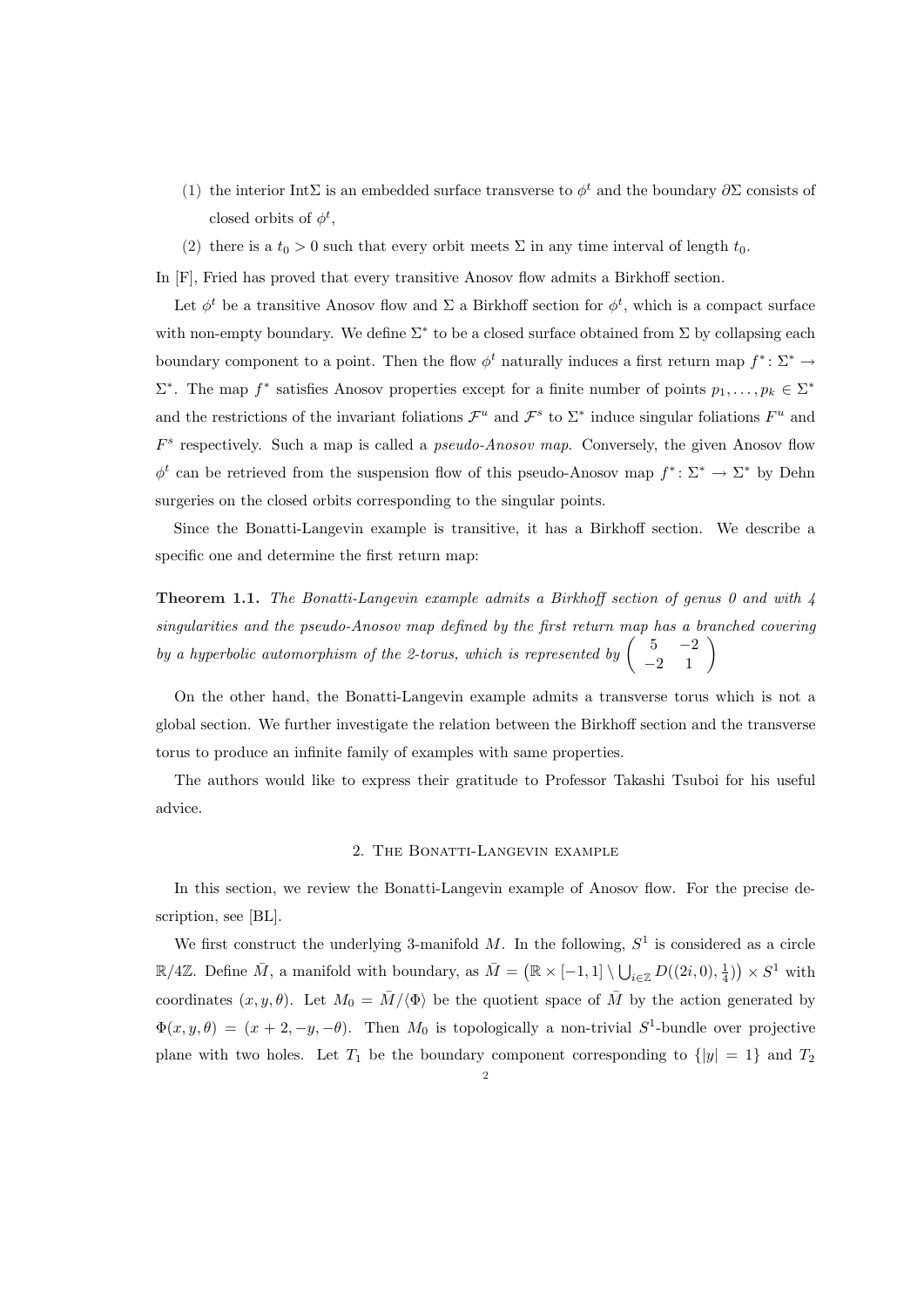be the one corresponding to  $\{x^2 + y^2 = \frac{1}{16}\}$ . Consider coordinates  $[x, \theta] = (x, 1, \theta)$  on  $T_1$  and  $[\omega, \theta] = (\frac{1}{4} \sin \frac{\omega}{2} \pi, \frac{1}{4} \cos \frac{\omega}{2} \pi, \theta)$  on  $T_2$ , where  $[x, \theta], [\omega, \theta] \in S^1 \times S^1$ . We define the gluing map *A*:  $T_1 \rightarrow T_2$  by  $A[x,\theta] = [\theta, -x]$  and then let  $M = M_0/A$  be the quotient manifold by this map, where the glued torus is denoted by *T*.

Secondly, we define the vector field  $Z = X + Y$  on *M*. We take  $M_1 = \overline{M} \cap \{0 \le x \le 2\}$  as a fundamental domain of *M*. The vector field *X* is defined to have no  $\frac{\partial}{\partial \theta}$ -component and satisfy the following conditions (see Figure 1):

- (1)  $X = (x-1)\frac{\partial}{\partial x} y\frac{\partial}{\partial y}$  on  $\{x = 1\} \cup \{y = 0\}$  and on a small neighborhood U of  $\{x = 1, y = 0\}$ ; (2)  $X = -y\frac{\partial}{\partial y}$  on  $\{x = 0\} \cup \{x = 2\};$
- (3) *X* is orthogonal to  $T_1$  and  $T_2$  and points inward on  $T_1$  and outward on  $T_2$ ;
- (4) the orbit of *X* starting from  $[x, \theta] \in T_1$  arrives at  $[x, \theta] \in T_2$  for  $-1 < x < 1$  and at  $[4 - x, -θ] \in T_2$  for  $1 < x < 3$ .

The  $\frac{\partial}{\partial \theta}$ -component  $Y = \beta(x, y) \frac{\partial}{\partial \theta}$  satisfies the following:

- (1)  $\beta(x, y) = 0$  on  $\partial M_1$  and  $\beta(x, y) > 0$  on Int $M_1$ ;
- (2) there exists a sufficiently large positive number  $C_1 > 0$  such that  $\frac{\partial \beta}{\partial x}(0, y) = -\frac{\partial \beta}{\partial x}(2, -y) \ge$ *C*<sub>1</sub> holds for  $-\frac{2}{3} \le y \le -\frac{1}{2}$  and  $\frac{1}{2} \le y \le \frac{2}{3}$ .

Assume further that  $|Y| \gg |X|$  except for a small neighborhood of  $\partial M_1$ . Then we can take *Z* to be a smooth vector field on *M* which induces a smooth non-singular flow  $\phi^t$ . This flow has a closed orbit  $\gamma$  in  $\{1\} \times \{0\} \times S^1$ , the only orbit that does not intersect the torus *T*. We also denote



Figure 1. Vector field *X* 3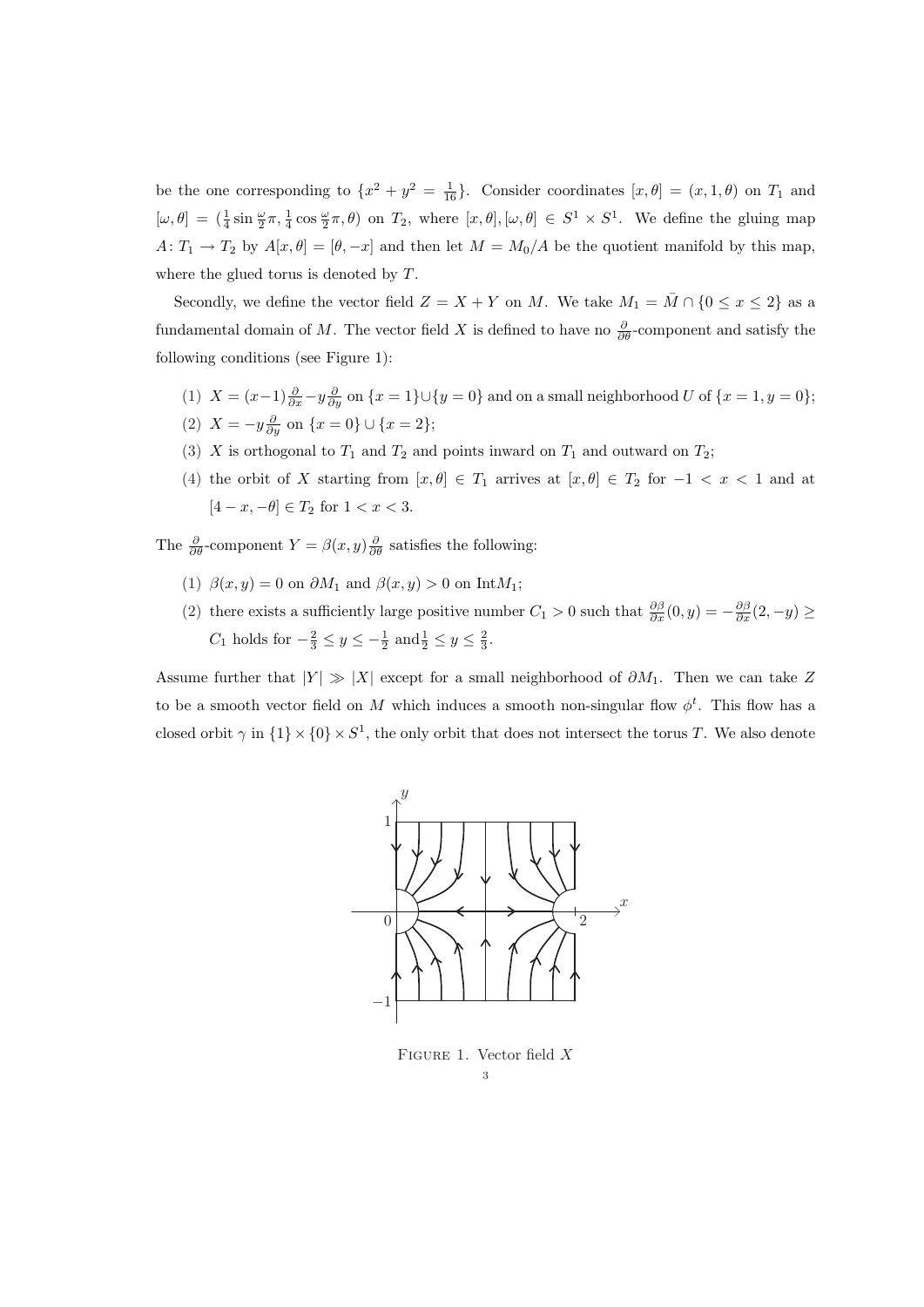by  $c_0, c_1$ , and  $c_2$  the closed orbits in  $\{0\} \times [\frac{1}{4}, 1] \times \{2\} \cup \{2\} \times [\frac{1}{4}, 1] \times \{0\}$ ,  $\{0\} \times [\frac{1}{4}, 1] \times \{0\}$ , and  $\{2\} \times [\frac{1}{4}, 1] \times \{2\}$ , respectively.

**Theorem 2.1** ([BL]). *The flow*  $\phi^t$  *is a volume-preserving Anosov flow which is not conjugate to a suspension flow.*

Instead of proving this theorem, we compute the holonomy along *c*1, which illustrates Anosov property. Let  $[x, \theta], [\omega, \theta]$  be the coordinates on  $T_1$  and  $T_2$  as above. The fiber at  $(0, 1, 0)$  of the quotient bundle  $TM/T\phi$  is naturally identified with  $T_{[0,0]}T_1$  and  $T_{[0,0]}T_2$ . Then the linear holonomy along  $c_1$  is represented by the composition of  $D\phi^t$ :  $T_{[0,0]}T_1 \rightarrow T_{[0,0]}T_2$  and  $DA^{-1}$ :  $T_{[0,0]}T_2 \rightarrow$  $T_{[0,0]}T_1$ , that is,

$$
DA^{-1} \circ D\phi^t = \begin{pmatrix} 0 & -1 \\ 1 & 0 \end{pmatrix} \begin{pmatrix} 1 & 0 \\ C_2 & 1 \end{pmatrix} = \begin{pmatrix} -C_2 & -1 \\ 1 & 0 \end{pmatrix},
$$

where  $C_2$  is a sufficiently large positive number depending on  $C_1$ . Then the trace of this linear map is equal to  $−C_2$ , which is  $\lt −2$  for adequate choice of  $C_1$ , and therefore this map is hyperbolic.

*Remark* 2.2. Since the trace is negative, the stable and unstable foliations of this Anosov flow are non-orientable and their leaves containing  $c_1$  are homeomorphic to the Möbius band.

*Remark* 2.3. If we replace the gluing map  $A: T_1 \rightarrow T_2$  with other diffeomorphisms, we obtain a family of different manifolds with a flow by *Z*. In [Ba], Barbot called them *BL-manifolds* and *BL-flows*. He further proved that if a BL-manifold is not a circle bundle, we can take BL-flow to be Anosov. By construction, Anosov BL-flows admit a transverse torus and contain a unique closed orbit which does not meet the transverse torus.

#### 3. Birkhoff section and the return map

In this section, we construct a Birkhoff section for  $\phi^t$  in an explicit way. We continue to consider the coordinates in *M*1.

We define pieces of surface:

$$
S_1 = \{(x, y, -x + 2) : 0 \le x \le 2, -1 \le y \le -\frac{1}{4}\} \cup \{(x, y, x) : 0 \le x \le 2, \frac{1}{4} \le y \le 1\}
$$
  
\n
$$
\cup \{(x, \frac{1}{4}\cos\frac{\omega}{2}\pi, \frac{1-\omega}{1-\frac{1}{4}\sin\frac{\omega}{2}\pi}(x-1)+1) : \frac{1}{4}\sin\frac{\omega}{2}\pi \le x \le 2 - \frac{1}{4}\sin\frac{\omega}{2}\pi, 0 \le \omega \le 2\},
$$
  
\n
$$
S_2 = \{(x, 1, \theta) : |x| + |\theta - 2| \le 2, 0 \le x \le 2\} \cup \{(x, -1, \theta) : |x - 2| + |\theta - 2| \le 2, 0 \le x \le 2\}.
$$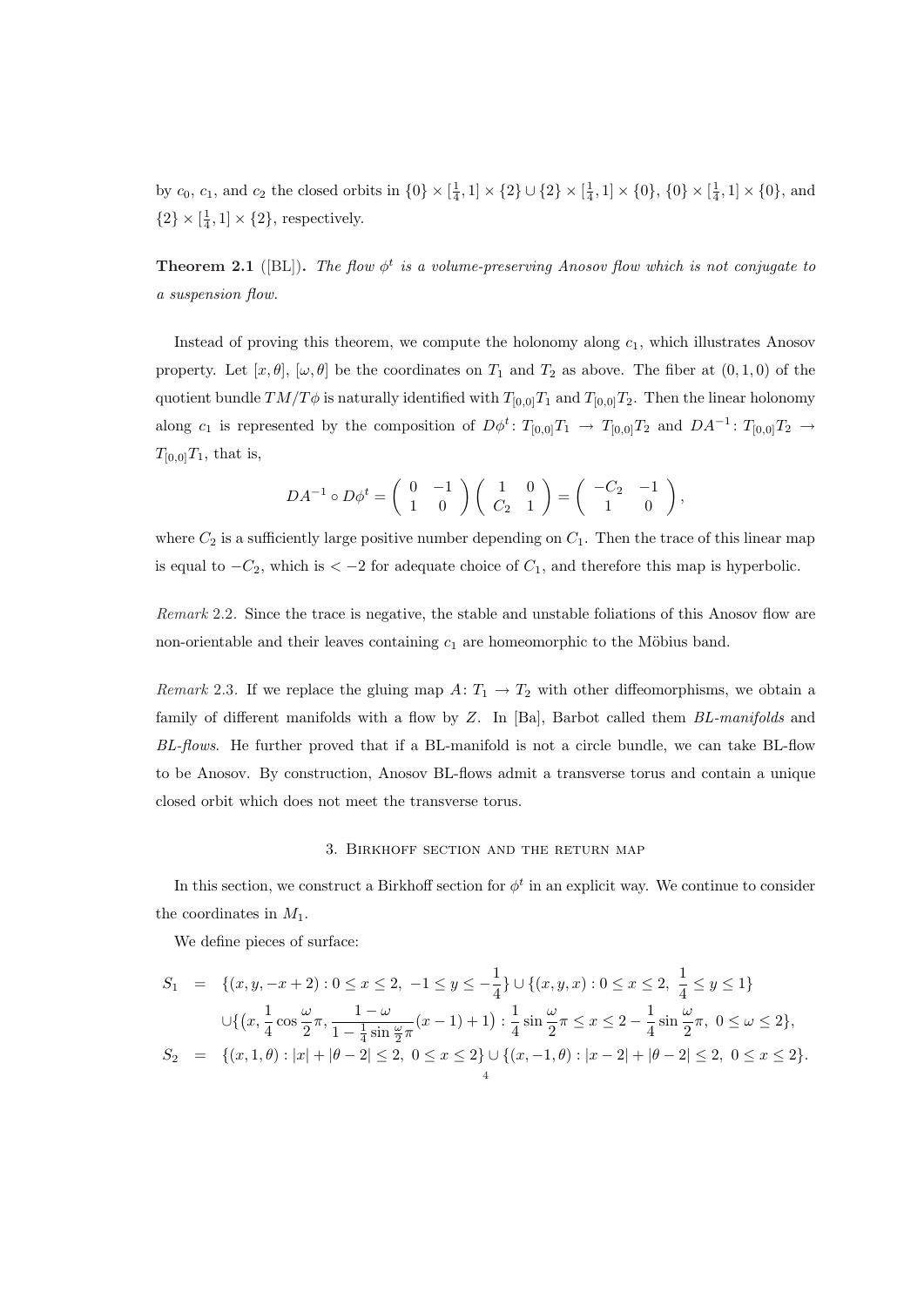and the edges in the boundary of them:

$$
e_1 = \{(x, 1, x) : 0 \le x \le 2\}, \quad e_2 = \{(x, 1, -x + 4) : 0 \le x \le 2\},
$$
  

$$
e_3 = \{(x, -1, -x + 2) : 0 \le x \le 2\}, \quad e_4 = \{(x, -1, x + 2) : 0 \le x \le 2\}.
$$

Note that  $S_1 \cap \{x^2 + y^2 = \frac{1}{16}\} = A(e_4)$  and  $S_1 \cap \{(x-2)^2 + y^2 = \frac{1}{16}\} = A(e_2)$ , so  $S_1$  and  $S_2$ glue together on these edges (See Figure 2).



Figure 2. Birkhoff section

Since  $(S_1 \cup S_2) \setminus (c_1 \cup c_2)$  is homeomorphic to the 4-punctured sphere, there exists an immersion  $i_0: \Sigma \to M$  of a surface  $\Sigma$  of genus 0 with 4 boundary components such that  $i_0(\Sigma) = S_1 \cup S_2$  and  $i_0(\partial \Sigma) = c_1 \cup c_2$ . We can deform  $i_0$  by a small homotopy into a smooth immersion *i* such that  $i|\partial\Sigma = i_0|\partial\Sigma$  and we may further assume that  $i(\text{Int}\Sigma)$  is an embedding transverse to the vector field *Z*, for  $|Y| \gg |X|$  holds except in a small neighborhood of  $\partial M_1$ . By abuse of notations, we also denote the corresponding pieces in the image  $i(\Sigma)$  by  $S_1$  and  $S_2$ .

To see that  $i: \Sigma \to M$  is a Birkhoff section, it remains to prove that there exists a positive number  $t_0$  so that for every point  $z \in M$  the orbit  $\phi^t(z)$  intersects  $i(\Sigma)$  in time interval  $t_0$ . Note that for each point  $(x, y, \theta) \in M_1$  the positive orbit  $\{\phi^t(x, y, \theta) : t \geq 0\}$  meets  $T_2$  if  $x \neq 1$ , and is attracted to  $\gamma$ otherwise. By construction of  $\phi^t$  and  $S_1 \cup S_2$ , there exist  $\epsilon > 0$  and  $t_1 > 0$  such that  $\phi^{[0,t_1]}(p) \cap S_1 \neq \emptyset$ for any  $p \in U_{\epsilon} = \{|x-1| < \epsilon\}$ . On the other hand, if we define  $\alpha(p) = \min\{t : \phi^t(p) \in T_2\}$  for  $p \in M_1 \setminus U_\epsilon$ ,  $\alpha$  is bounded by the compactness of  $M \setminus U_\epsilon$ . Thus it is enough to see that every orbit through *T* intersects  $i(\Sigma)$  within a bounded time interval. In fact, we can check this by tracing the orbit of  $\phi^t$  carefully. Define on  $T_1$  four domains  $\Delta_1 = \{(x,1,\theta): 0 \le \theta \le x, 0 \le x \le 2\}$ ,  $\Delta_2 = \{(x,1,\theta): -x+4 \leq \theta \leq 4, \ 0 \leq x \leq 2\},\ \Delta_3 = \{(x,-1,\theta): 0 \leq \theta \leq -x+2, \ 0 \leq x \leq 2\} \hbox{ and }$  $\Delta_4 = \{(x, -1, \theta) : x + 2 \leq \theta \leq 4, 0 \leq x \leq 2\}$ . Figure 3 shows the images of  $\Delta_i$ 's by projection on *S*<sub>1</sub>*∪S*<sub>2</sub> along the orbits of  $\phi^t$  for  $t \geq 0$ , where we draw *S*<sub>1</sub>*∪S*<sub>2</sub> so that *S*<sub>1</sub>*∩γ* is taken to be the point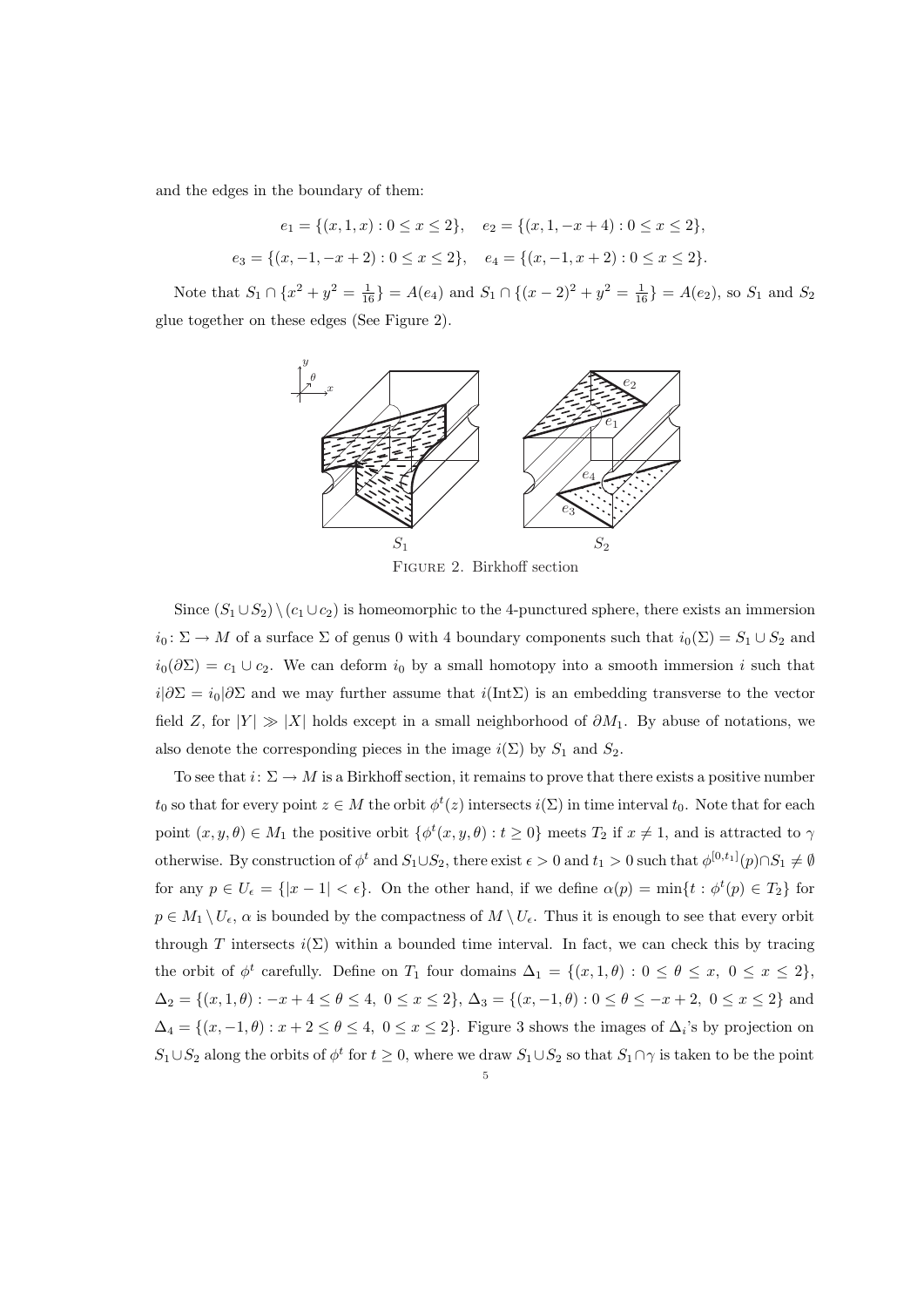at infinity. Since these projections are continuous on each  $\Delta_i$  and  $T = \Delta_1 \cup \Delta_2 \cup \Delta_3 \cup \Delta_4 \cup S_2$ , every positive orbit passing through *T* intersects  $i(\Sigma)$  within a bounded time interval.



FIGURE 3. Images of  $\Delta_i$ 's

Next, let us describe the return map for this Birkhoff section. Let Σ*<sup>∗</sup>* be the surface obtained from Σ by collapsing each boundary component to a point, where Σ*<sup>∗</sup>* is homeomorphic to the 2-sphere, and  $f^*$ :  $\Sigma^* \to \Sigma^*$  the pseudo-Anosov map induced from  $\phi^t$  with invariant foliations  $F^u$ and  $F^s$ , which have 4 common singularities. Since the only possible positive index of singularities of these foliations is  $\frac{1}{2}$ , Poincaré index theorem implies that every singularity is of index  $\frac{1}{2}$ . (This fact can be also verified directly.) By taking a double covering with branch points being these singularities, we obtain an Anosov diffeomorphism on the 2-torus, which can be represented by a linear automorphism.

Take 4 edges  $e'_1, e'_2, e'_3, e'_4$  on  $\Sigma^*$  which connect singularities of the invariant foliations and correspond to  $e_1, e_2, e_3, e_4$  in M and denote by  $P_i$   $(i = 1, 2, 3, 4)$  the singularity within  $e'_i$  and  $e'_{i+1}$ , where  $e'_5$  is understood to be  $e'_1$ . These edges divide  $\Sigma^*$  into two regions  $S'_1$  and  $S'_2$  corresponding to  $S_1$  and  $S_2$  in *M*. Let *O* be a point in  $S'_2$  such that  $i(O) = i(\Sigma) \cap c_0$ . Take coordinates  $(u, v)$  on  $T^2 = \mathbb{R}/\mathbb{Z}$  and identify  $\Sigma^*$  with  $T^2/(u, v) \sim (-u, -v)$  so that the points  $O, P_1, P_2, P_3, P_4$ correspond to  $(\frac{1}{4}, \frac{1}{4}), (\frac{1}{2}, 0), (\frac{1}{2}, \frac{1}{2}), (0, \frac{1}{2}), (0, 0)$ , respectively.

Let  $a_1, a_2, a_3, a_4$  be oriented arcs on  $S'_1$  which start from *O* and end at  $P_1, P_2, P_3, P_4$  respectively. By tracing the orbits of  $\phi^t$  very carefully, we can see that the images of these arcs by  $f^*$  are as in Figure 4.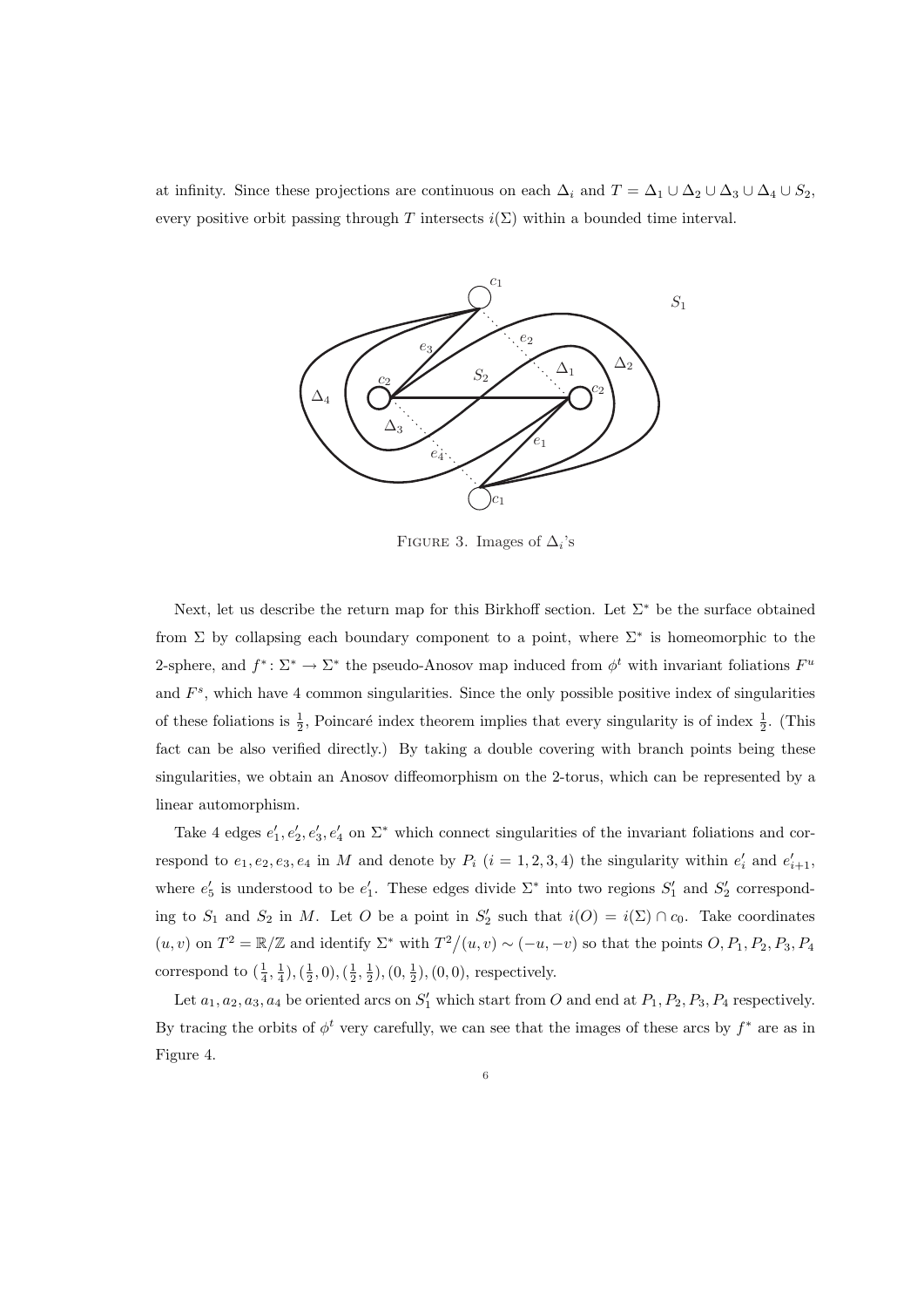

Figure 4. Image of arcs

Let  $\tau_1$  and  $\tau_2$  be elements in  $Diff(\Sigma^*, \Pi)$ , where  $\Pi = \{P_1, P_2, P_3, P_4\}$ , defined by affine maps:

$$
\begin{array}{cccc} \tau_1 & : & \left( \begin{array}{c} u \\ v \end{array} \right) \mapsto \left( \begin{array}{cc} 1 & 2 \\ 0 & 1 \end{array} \right) \left( \begin{array}{c} u \\ v \end{array} \right) + \left( \begin{array}{c} -\frac{1}{2} \\ 0 \end{array} \right), \\ \tau_2 & : & \left( \begin{array}{c} u \\ v \end{array} \right) \mapsto \left( \begin{array}{c} 1 & 0 \\ 2 & 1 \end{array} \right) \left( \begin{array}{c} u \\ v \end{array} \right) + \left( \begin{array}{c} 0 \\ -\frac{1}{2} \end{array} \right). \end{array}
$$

See Figure 5. Since  $\tau_2 \circ \tau_1 \circ f^*(a_1 \cup a_2 \cup a_3 \cup a_4)$  is ambient isotopic to  $a_1 \cup a_2 \cup a_3 \cup a_4$  in  $\Sigma^* \setminus \Pi$ and a diffeomorphism of  $\Sigma^* \setminus (a_1 \cup a_2 \cup a_3 \cup a_4)$  relative to its boundary is isotopic to the identity, the return map  $f^*$  is isotopic to the map:

$$
\tau_1^{-1} \circ \tau_2^{-1} \colon \left( \begin{array}{c} u \\ v \end{array} \right) \mapsto \left( \begin{array}{cc} 5 & -2 \\ -2 & 1 \end{array} \right) \left( \begin{array}{c} u \\ v \end{array} \right) + \left( \begin{array}{c} -\frac{1}{2} \\ -\frac{1}{2} \end{array} \right).
$$

Then the rigidity of pseudo-Anosov map ( $[FLP]$ , Exposé 12) implies that  $f^*$  is in fact conjugate to  $\tau_1^{-1} \circ \tau_2^{-1}$ .

## 4. Braid representation and Generalization

Recall that the Bonatti-Langevin example can be reconstructed by Dehn surgeries on closed orbits of the suspension flow of *f ∗* ([F]). Since any diffeomorphism of the 2-sphere is isotopic to the identity, the suspension flow of  $f^*$  is defined on  $S^2 \times S^1$ . There the closed orbits corresponding to 4 singularities make a closed braid with 4-strands and the transverse torus *T* is a surface bounded by that braid. Let us figure out the braid and surface in  $S^2 \times S^1$ .

Take coordinates  $(u, v, s)$  on  $S^2 \times S^1$  so that  $(u, v) \in S^2 = T^2/(u, v) \sim (-u, -v)$  as above and  $s \in S^1 = \mathbb{R}/\mathbb{Z}$ . Let  $A_1$  and  $A_2$  be the regions in  $S^2$  defined by  $[0, \frac{1}{2}] \times [0, \frac{1}{2}]$  and  $[0, \frac{1}{2}] \times [\frac{1}{2}, 1]$ respectively. By identifying  $\Sigma^*$  with  $S^2 \times \{0\}$ , the suspension flow  $\phi_{f^*}^t$  of  $f^*$  is defined on  $S^2 \times S^1$ . If we modify the coordinates, we may further assume that  $\phi_{f^*}^t | S^2 \times \{0\}$  (resp.  $\phi_{f^*}^t | S^2 \times \{\frac{1}{2}\}\)$  for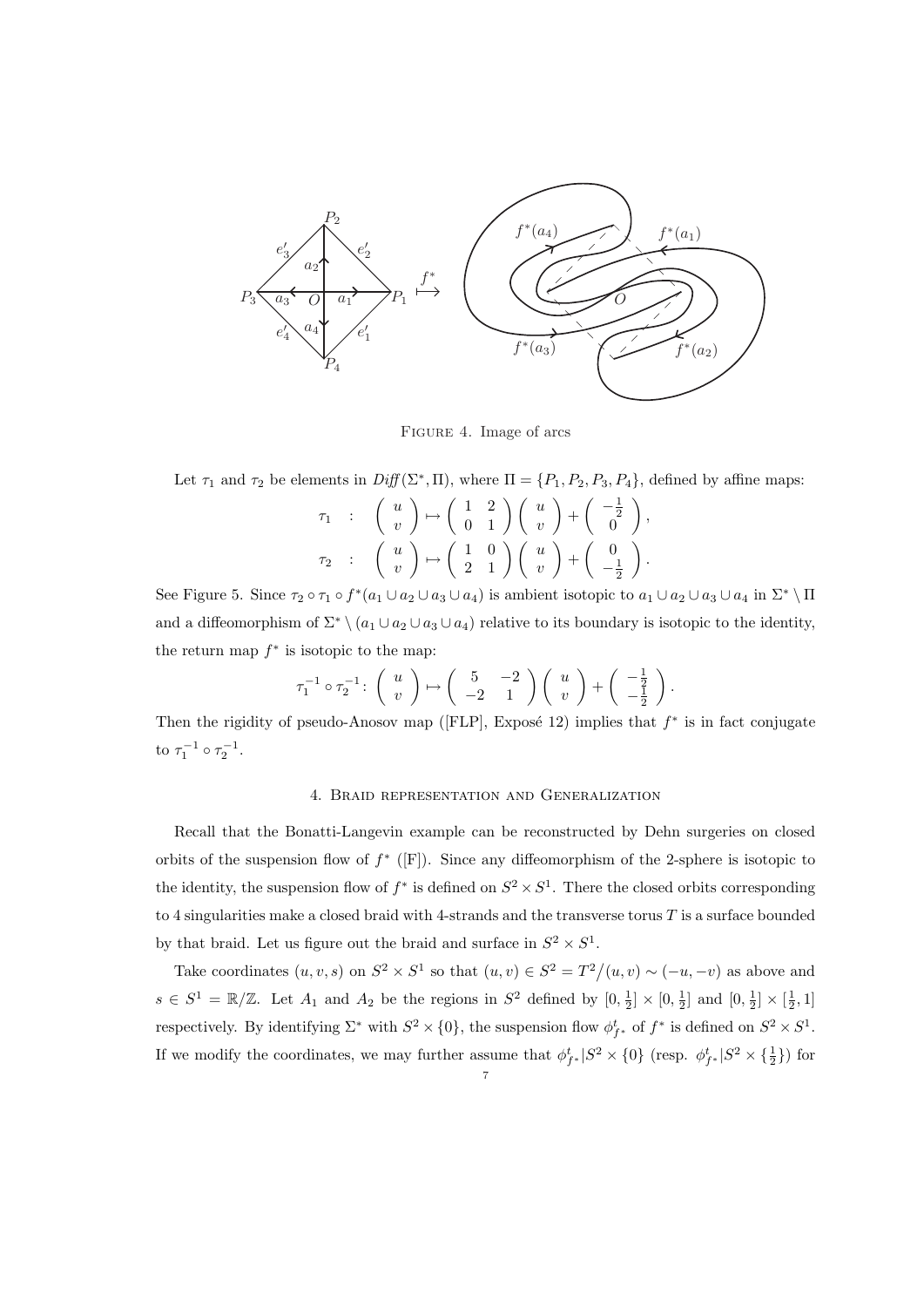

FIGURE 5. Maps  $\tau_1$  and  $\tau_2$ 

 $0 \le t \le \frac{1}{2}$  gives an isotopy between the identity and  $\tau_2^{-1}$  (resp.  $\tau_1^{-1}$ ). The orbits passing through  $P_1, P_2, P_3, P_4$  determine a closed braid which bounds the transverse torus *T* in  $S^2 \times S^1$ .

Decompose *T* into subsets  $S_2$ ,  $\Delta_1$ ,  $\Delta_2$ ,  $\Delta_3$ ,  $\Delta_4$  as in Section 3 and denote  $\Delta = \Delta_1 \cup \Delta_2 \cup \Delta_3 \cup \Delta_4$ , then  $S_2$  coincides with  $A_1 \times \{0\}$ . Note that each  $\Delta_i$  share the edge  $e_i$  with  $S_2$  and that near these edges  $\Delta_1$  and  $\Delta_3$  (resp.  $\Delta_2$  and  $\Delta_4$ ) lie on the past (resp. the future) of  $S^2 \times \{0\}$  with respect to the time parameter *t* of the flow  $\phi_{f^*}^t$ , or equivalently the *s*-coordinate. Thus by an isotopy along the orbits of  $\phi_{f^*}^t$ , we can deform T into  $h(T)$  so that  $h(\Delta) \subset S^2 \times \{\frac{1}{2}\}, h(N_e(e_1 \cup e_3) \subset S^2 \times [\frac{1}{2}, 1]$ and  $h(N_{\epsilon}(e_2 \cup e_4) \subset S^2 \times [0, \frac{1}{2}]$ , where  $N_{\epsilon}(\cdot)$  means an  $\epsilon$ -neighborhood. On the other hand  $\varphi_{f^*}^{\frac{1}{2}}(h(\Delta)) = \tau_1^{-1}(h(\Delta))$  coincides the union of the images of  $\Delta_i$ 's in Figure 3, so  $h(\Delta)$  is isotopic to the image of that union under  $\tau_1$ , which is isotopic to  $A_1 \times {\frac{1}{2}}$ . Therefore we have verified that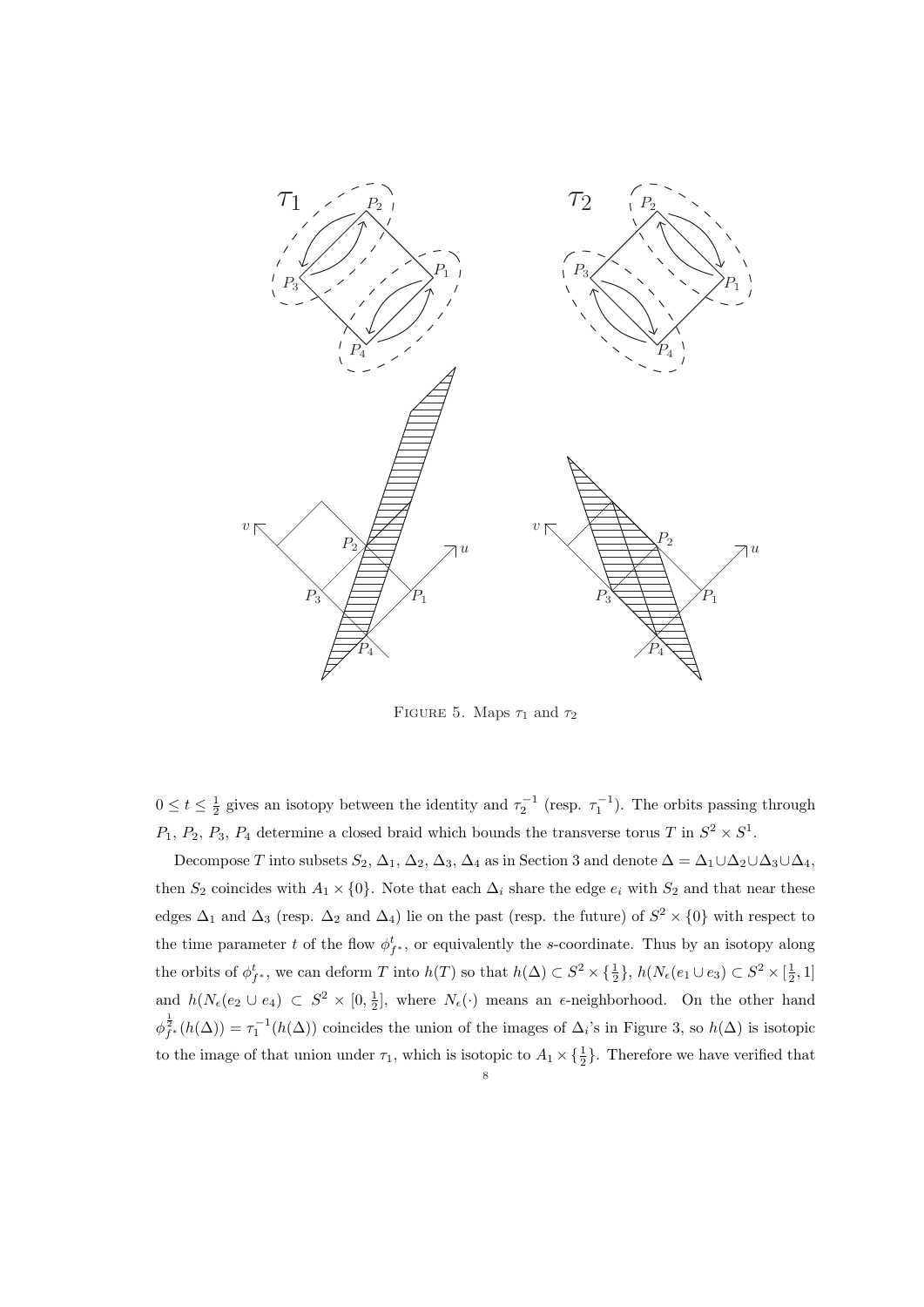*T* is isotopic to the surface defined by the following (see Figure 6):



 $\setminus$ *.*

Figure 6. Closed braid and transverse torus

Indeed, this is a surface of genus 1 with 2 boundary components, each of which is tangent to a closed orbit. On a neighborhood of each boundary component, the surface T' meets the stable manifold of the corresponding closed orbit two times. Thus by the Dehn surgery along those closed orbits such that T' becomes a closed surface, we obtain an Anosov flow on the resulting manifold ([F]). This is in fact the Bonatti-Langevin example.

The description of surface by plaques and twisted bands enables us to find a family of similar examples.

- **Proposition 4.1.** (1) For positive odd integers  $n_1, n_2$ , the suspension flow  $\phi_{n_1,n_2}^t$  of the map  $\tau_1^{-n_1} \circ \tau_2^{-n_2}$  admits a genus one surface  $T_{n_1,n_2}$  bounded by two closed orbits passing through *P*1*, P*2*, P*3*, P*4*.*
	- (2) For positive even integers  $m_1, m_2, m_3, m_4$ , the suspension flow  $\phi^t_{m_1, m_2, m_3, m_4}$  of the map  $\tau_1^{-m_1}\circ\tau_2^{-m_2}\circ\tau_1^{-m_3}\circ\tau_2^{-m_4}$  admits a genus one surface  $T_{m_1,m_2,m_3,m_4}$  bounded by four closed *orbits passing through*  $P_1, P_2, P_3, P_4$ .

*Proof.* 1. We realize the flow  $\phi_{n_1,n_2}^t$  as above. Then we only have to take the surface:

$$
T_{n_1,n_2} = A_1 \times \{0\} \cup A_1 \times \{\frac{1}{2}\} \cup
$$
  

$$
\phi_{n_1,n_2}^{[0,\frac{1}{2}]}((e_2 \cup e_4) \times \{0\}) \cup \phi_{n_1,n_2}^{[0,\frac{1}{2}]}((e_1 \cup e_3) \times \{\frac{1}{2}\}).
$$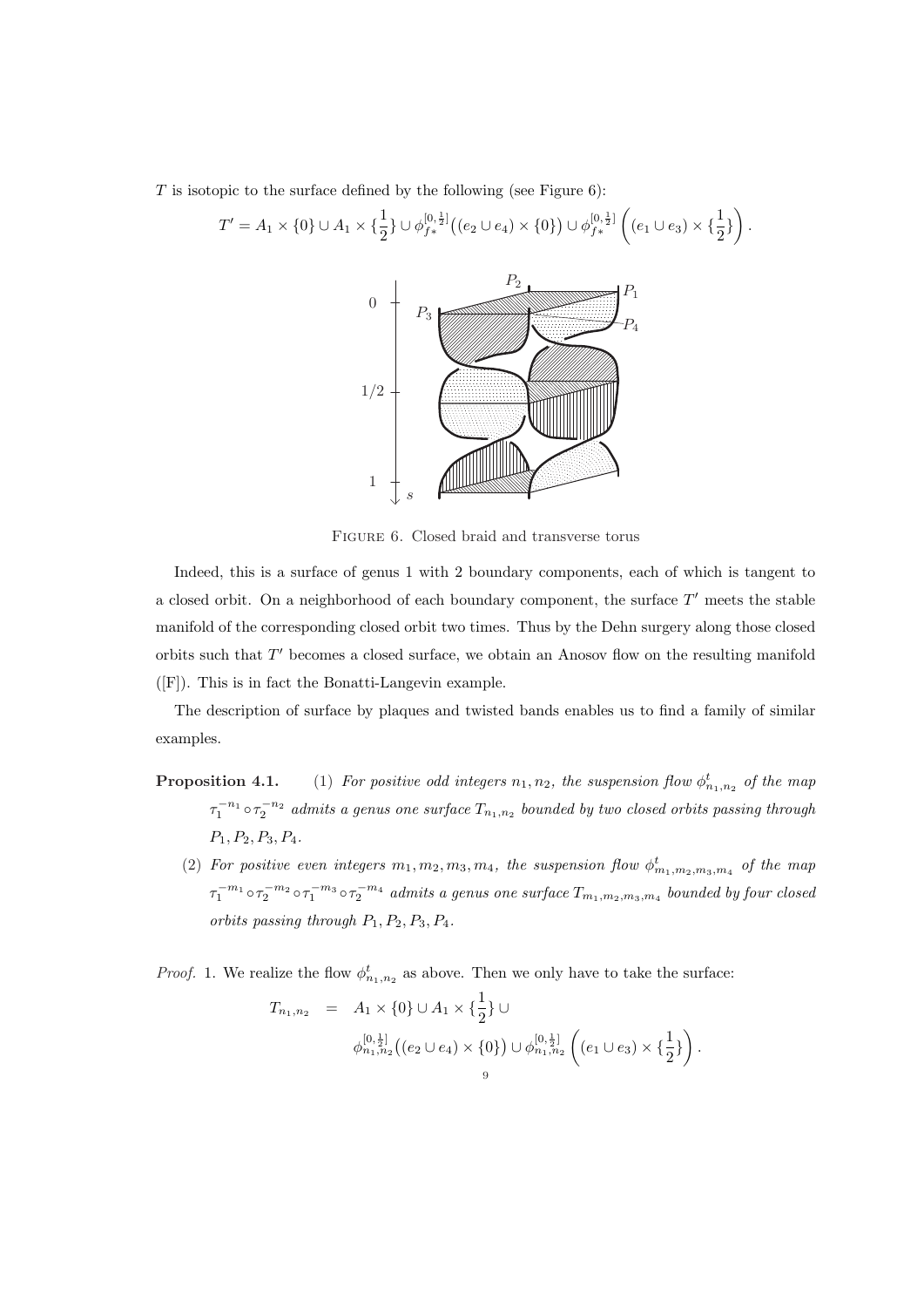

Figure 7. Closed braid and transverse tori for new examples

2. We realize the flow  $\phi^t_{m_1,m_2,m_3,m_4}$  on  $S^2 \times S^1$  so that

$$
\phi^{\frac{1}{4}}(S^2 \times \{0\}) = \tau_2^{-m_4}(S^2 \times \{0\}), \quad \phi^{\frac{1}{4}}(S^2 \times \{\frac{1}{4}\}) = \tau_1^{-m_3}(S^2 \times \{\frac{1}{4}\}),
$$
  

$$
\phi^{\frac{1}{4}}(S^2 \times \{\frac{1}{2}\}) = \tau_2^{-m_2}(S^2 \times \{\frac{1}{2}\}), \quad \phi^{\frac{1}{4}}(S^2 \times \{\frac{3}{4}\}) = \tau_1^{-m_1}(S^2 \times \{\frac{3}{4}\}).
$$

Define the surface:

$$
T_{m_1, m_2, m_3, m_4} = A_1 \times \{0\} \cup A_2 \times \{\frac{1}{4}\} \cup A_1 \times \{\frac{1}{2}\} \cup A_2 \times \{\frac{3}{4}\} \cup \n\phi_{m_1, m_2, m_3, m_4}^{[0, \frac{1}{4}]}((e_2 \cup e_4) \times \{0\}) \cup \phi_{m_1, m_2, m_3, m_4}^{[0, \frac{1}{4}]}\left((e_1 \cup e_3) \times \{\frac{1}{4}\}\right) \n\phi_{m_1, m_2, m_3, m_4}^{[0, \frac{1}{4}]}((e_2 \cup e_4) \times \{\frac{1}{2}\}) \cup \phi_{m_1, m_2, m_3, m_4}^{[0, \frac{1}{4}]}((e_1 \cup e_3) \times \{\frac{3}{4}\}).
$$

Then  $T_{m_1,m_2,m_3,m_4}$  is a surface of genus 1 with 4 boundary components.  $\Box$ 

**Theorem 4.2.** *The flows*  $\phi_{n_1,n_2}^t$  and  $\phi_{m_1,m_2,m_3,m_4}^t$  define Anosov flows by the Dehn surgeries *which make the surface*  $T_{n_1,n_2}$  *and*  $T_{m_1,m_2,m_3,m_4}$  *closed surfaces respectively. Furthermore, these Anosov flows are transitive and admit a transverse torus but are not topologically conjugate to a suspension, the Bonatti-Langevin example, nor its generalization by Barbot.*

*Proof.* On a neighborhood of each boundary component,  $T_{n_1,n_2}$  or  $T_{m_1,m_2,m_3,m_4}$  meets twice the stable manifold of the corresponding closed orbit. Therefore by the Dehn surgeries along those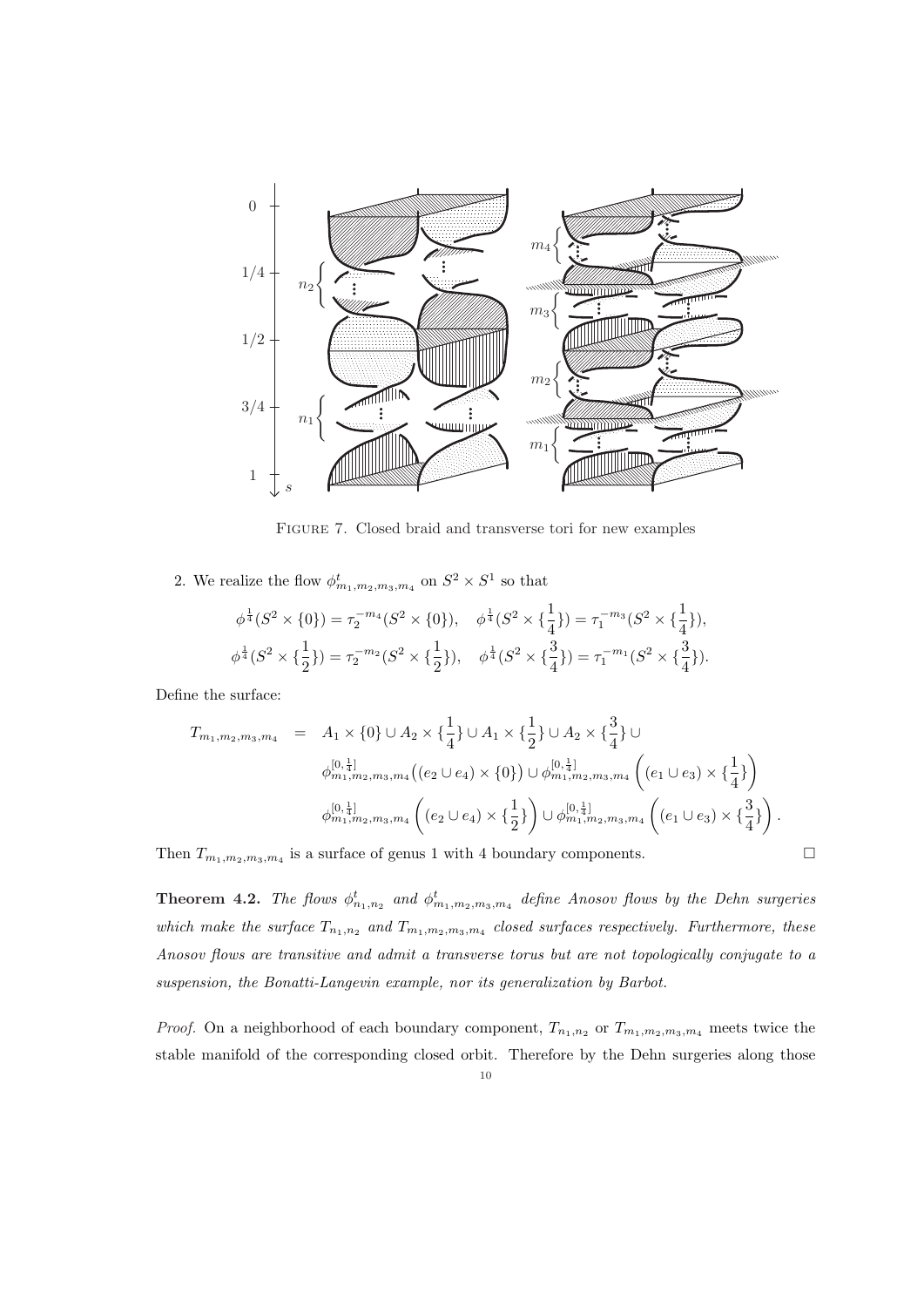closed orbits which make the torus closed, we obtain a transitive Anosov flow on the resulting manifold. Let us show that this is not conjugate to a suspension nor a BL-flow.

For a suspension Anosov flow and Anosov BL-flows, the transverse torus is determined uniquely up to isotopy. All orbits of a suspension meet the transverse torus and a BL-flow has one and only one closed orbit that avoid the transverse torus. So to see that  $\phi_{n_1,n_2}^t$  or  $\phi_{m_1,m_2,m_3,m_4}^t$  is not topologically conjugate to them, it is enough to prove that there exists at least two closed orbits which do not intersect  $T_{n_1,n_2}$  or  $T_{m_1,m_2,m_3,m_4}$ .

For the first case, any point  $p \in S^2$  that satisfies  $p \in \text{Int}A_2$ ,  $\tau_2^{-n_2}(p) \in \text{Int}A_2$  and  $\tau_1^{-n_1} \circ \tau_2^{-n_2}(p) =$ *p* defines the closed orbit passing through  $p \times \{0\}$ . There are  $n_1 n_2$  distinct points on  $S^2$  with this property, namely  $\{(\frac{P}{4n_2}, \frac{Q}{4n_1}) : P, Q \text{ are odd integers such that } 0 < P < 2n_2, 2n_1 < Q < 4n_1\}.$ 

To prove the latter case, let us find points  $p \in S^2$  such that  $p \in \text{Int}A_2$ ,  $\tau_2^{-m_4}(p) \in \text{Int}A_1$ ,  $\tau_1^{-m_3} \circ \tau_2^{-m_4}(p) \in \text{Int}A_2$ ,  $\tau_2^{-m_2} \circ \tau_1^{-m_3} \circ \tau_2^{-m_4}(p) \in \text{Int}A_1$  and  $\tau_1^{-m_1} \circ \tau_2^{-m_2} \circ \tau_1^{-m_3} \circ \tau_2^{-m_4}(p) = p$ . This condition can be written as:

$$
p \in \text{Int}A_2, \tau_1^{m_1}(p) \in \text{Int}A_1, \tau_2^{-m_4}(p) \in \text{Int}A_1, \tau_2^{m_2} \circ \tau_1^{m_1}(p) = \tau_1^{-m_3} \circ \tau_2^{-m_4}(p) \in \text{Int}A_2.
$$

Consider the branched double-covering  $\pi: T^2 \to S^2$  and define four squares  $B_1 = [0, \frac{1}{2}] \times [0, \frac{1}{2}]$ ,  $B_2 = [0, \frac{1}{2}] \times [\frac{1}{2}, 1], B_3 = [\frac{1}{2}, 1] \times [\frac{1}{2}, 1]$  and  $B_4 = [\frac{1}{2}, 1] \times [0, \frac{1}{2}]$ . Clearly  $\pi^{-1}(A_1) = B_1 \cup B_3$  and  $\pi^{-1}(A_2) = B_2 \cup B_4.$ 

Take the point  $q \in \text{Int}B_4$  that is a pull-back of the point  $p \in \text{Int}A_2$ . Since the map  $\tau_1^{m_1}$ preserves y-coordinate,  $\tau_1^{m_1}(q) \in \text{Int}B_1$ . Similarly,  $\tau_2^{m_2} \circ \tau_1^{m_1}(q) \in \text{Int}B_2$ ,  $\tau_2^{-m_4}(p) \in \text{Int}B_3$  and  $\tau_1^{-m_3} \circ \tau_2^{-m_4}(q) \in \text{Int}B_2$ . Therefore points  $\tau_2^{m_2} \circ \tau_1^{m_1}(q)$  and  $\tau_1^{-m_3} \circ \tau_2^{-m_4}(q)$  should be identical. Suppose  $(m_1, m_2, m_3, m_4) = (2a, 2b, 2c, 2d)$  and  $q = (u_0, v_0)$ . Condition  $\tau_2^{m_2} \circ \tau_1^{m_1}(q) = \tau_1^{-m_3} \circ$ 

 $\tau_2^{-m_4}(q)$  can be written as:

 $\sqrt{ }$ 

$$
\begin{pmatrix} 1 & 0 \ 4b & 1 \end{pmatrix} \begin{pmatrix} 1 & 4a \ 0 & 1 \end{pmatrix} \begin{pmatrix} u_0 \ v_0 \end{pmatrix} \equiv \begin{pmatrix} 1 & -4c \ 0 & 1 \end{pmatrix} \begin{pmatrix} 1 & 0 \ -4d & 1 \end{pmatrix} \begin{pmatrix} u_0 \ v_0 \end{pmatrix} \pmod{\mathbb{Z}^2}
$$
 or more shortly,

$$
\begin{pmatrix} -16cd & 4(a+c) \\ 4(b+d) & 16ab \end{pmatrix} \begin{pmatrix} u_0 \\ v_0 \end{pmatrix} \equiv \begin{pmatrix} 0 \\ 0 \end{pmatrix} \pmod{\mathbb{Z}^2}.
$$

Now we will specify a point  $q = (u_0, v_0)$  that satisfies all the conditions above. Let

$$
\begin{array}{rcl}\nu_0 \\
v_0\n\end{array} = & \left(\begin{array}{cc}\n-16cd & 4(a+c) \\
4(b+d) & 16ab\n\end{array}\right)^{-1} \left(\begin{array}{c}2c+1 \\
2b-1\n\end{array}\right) \\
= & \frac{1}{64abcd+4(a+c)(b+d)} \left(\begin{array}{cc}\n-4ab & (a+c) \\
(b+d) & 4cd\n\end{array}\right) \left(\begin{array}{c}2c+1 \\
2b-1\n\end{array}\right) \\
= & \frac{1}{64abcd+4(a+c)(b+d)} \left(\begin{array}{c}-8abc-2ab+2bc-a-c \\
8bcd+2bc-2cd+b+d\n\end{array}\right).\n\end{array}
$$